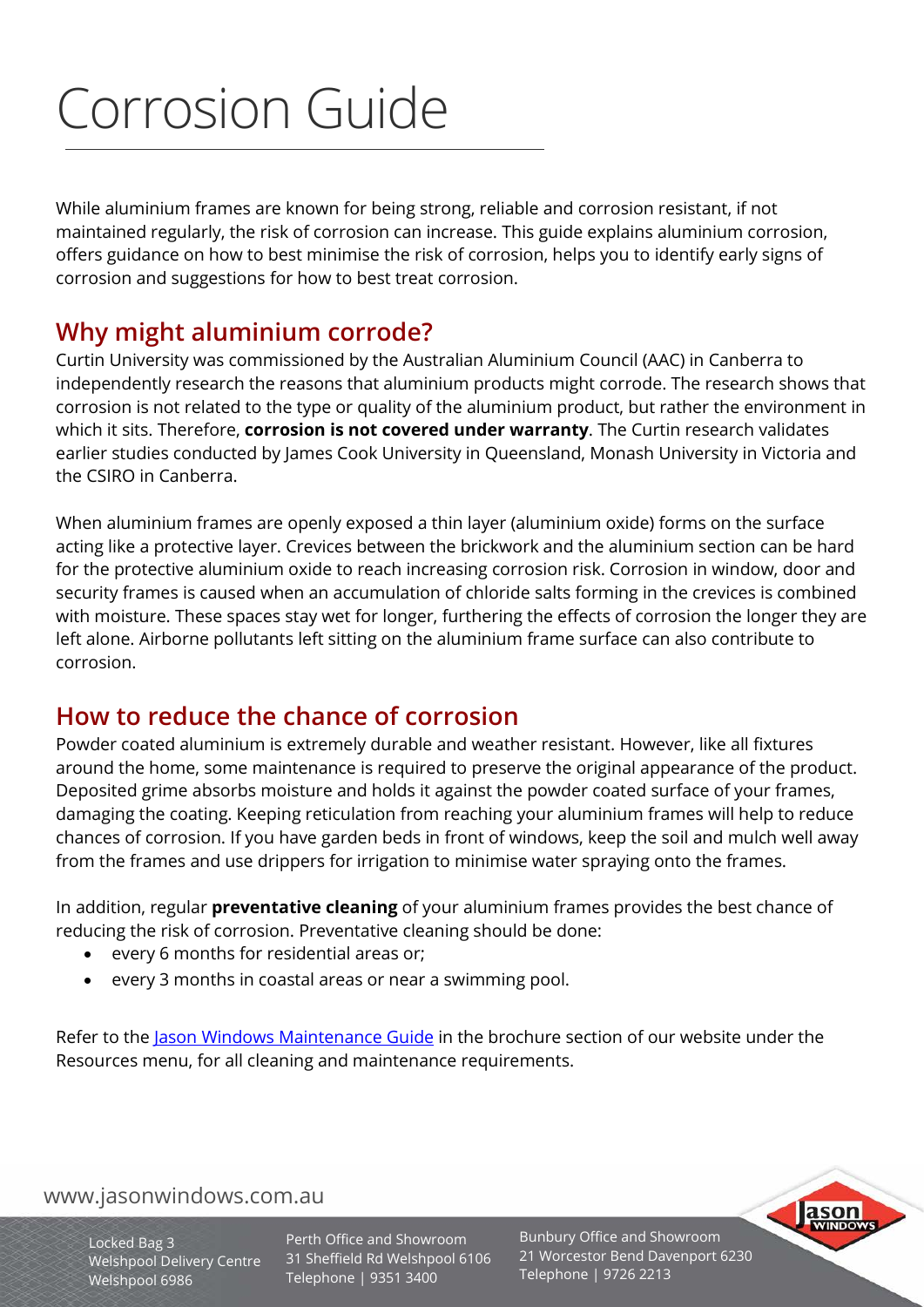## **How to Check if You Have Corrosion:**

Below are some photos that show the presence of corrosion.



**1. EARLY SIGNS OF CORROSION**



**2. MOISTURE RISING FROM BRICKWORK OR LIMESTONE CAN CAUSE CORROSION OVER TIME**



**3 THIS IS WHAT CAN HAPPEN IF THE FIRST SIGN OF CORROSION IS LEFT UNTREATED**

## www.jasonwindows.com.au

Locked Bag 3 Welshpool Delivery Centre Welshpool 6986

Perth Office and Showroom 31 Sheffield Rd Welshpool 6106 Telephone | 9351 3400

Bunbury Office and Showroom 21 Worcestor Bend Davenport 6230 Telephone | 9726 2213